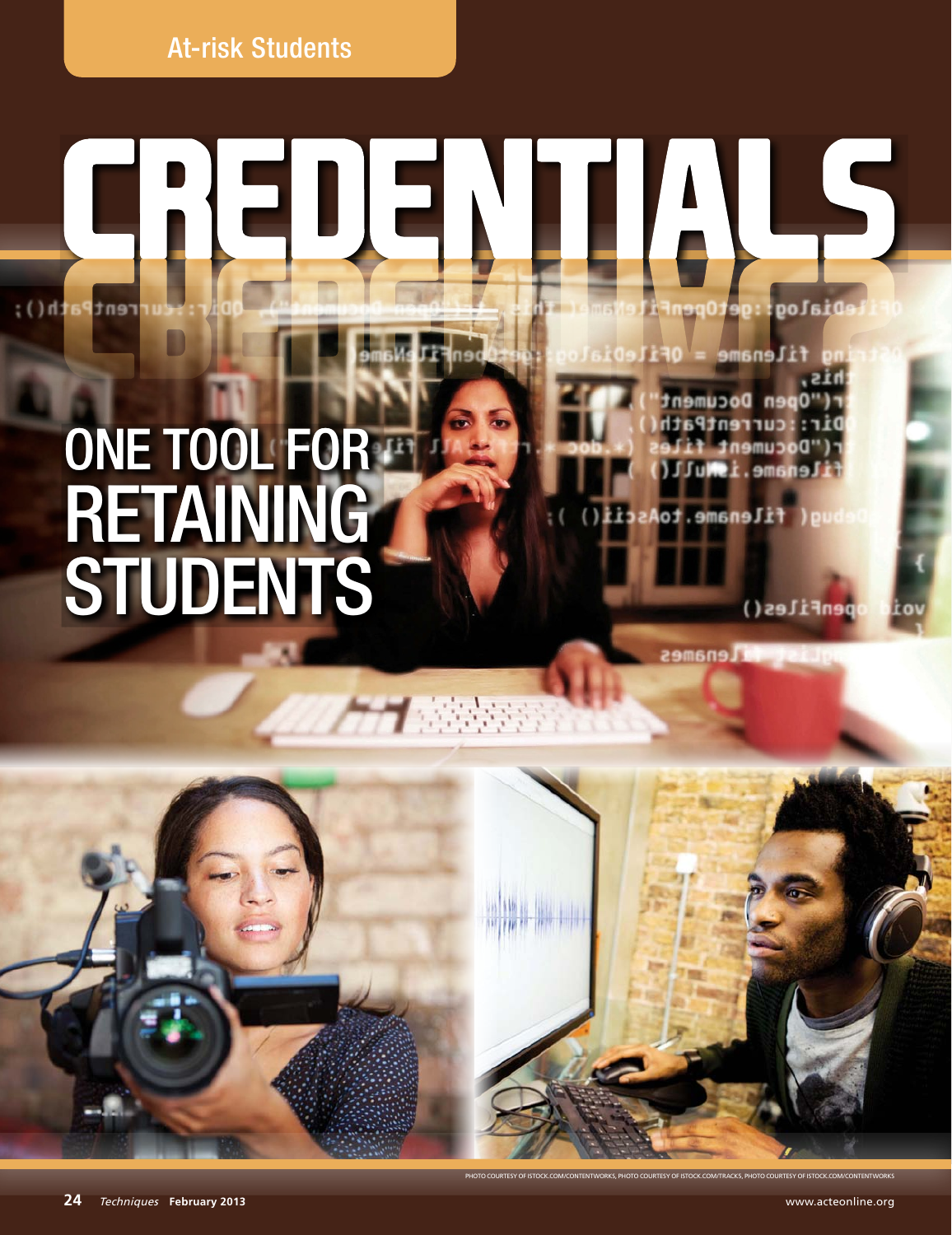## By Amie Bloomfield, John Foster, Carol Hodes, Patrick Konopnicki and Sandra Pritz

ecent studies reported by<br>the U.S. Department of<br>Education reveal that over<br>students drop out of high school annually. the U.S. Department of Education reveal that over one million American While students have different reasons for dropping out of school, two leading factors include lack of interest and lack of educational support. When teachers are prepared to teach and do it using an engaging, meaningful and contextual method, the chances of retaining students, particularly those who are at-risk, has a greater chance of increasing. A key part of a teacher's preparedness relates to the tools available to assist in instructional delivery and analyzing results for individual and program improvement.

#### Keeping Kids in School

Heckman and LaFontaine state that the high school graduation rate is "a barometer of the health of American society and the skill level of its future workforce."1 Researchers like Russell Rumberger cite growing numbers of dropouts, with the causes of the dropping outs being varied and subjected to much recent research.2 Jordan et al. find two main predictive factors to be family characteristics (e.g., the presence of both biological parents and the family's assets) and peer influences.<sup>3</sup>

 Paola Nogeura's research on minority youth has found that characteristics of schools with higher graduation rates are having a strong positive relationship between teachers and students, personalized learning experiences, mentoring and counseling, plus other support to deal with problems that arise.<sup>4</sup> These are attributes that the majority of career and

technical education (CTE) programs and schools manifest on a daily basis. Because students' work is based on competencybased technical profiles, the learning is personalized and typically creates a closer relationship with an adult mentor (the student's teacher) than in a regular classroom setting.

 Plank et al. mention the benefit of matching the student's skills and interests and blending the academic and career technical curricula to keep students engaged in school.5 In their longitudinal study of six high schools, the main finding of researchers Castellano et al. was that the odds of dropping out declined with an increased proportion of CTE courses in high school.<sup>6</sup>

### Virginia Beach City Public Schools

Virginia Beach City Public Schools (VBCPS) is the largest school system in southeastern Virginia, serving over 69,000 students in grades K–12. The school system serves a diverse population as shown in Table 1.

The VBCPS system can be viewed as a microcosm of the nation as a whole. For the last 18 years, VBCPS has successfully impacted the dropout rate by employing several common and effective strategies of successful CTE. One of these strategies is a focus on obtaining an industry credential. Generally speaking, obtaining an industry credential adds a common, tangible goal that students, parents, teachers and administrators can collectively embrace.

## Industry-recognized Credentials

In a study of industry-recognized credentials in high school, Castellano et al. were cautious about ascribing an important role to the credentials, but mainly because few students in their study seemed to be aware of the opportunities. They state that those who were pursuing certifications seemed to have a deep understanding of their career direction and how to achieve their goals, which suggests that such opportunities related to CTE programs can keep students engaged in school. It was noted that opportunities to gain certifications bring "real-world" standards and expectations, along with workplace-level technical skill instruction, to the high school.7 This corresponds to the finding in the 2006 Gates Foundation Report which indicates that when interviewed, 81 percent of dropouts said there should be more opportunities for "real-world" learning so that students can see the connection between school and getting a job.8 As shown in the next section, the focus in VBCPS has been to employ strategies that heighten students' engagement by linking real-world instruction to credentials, and making them fully aware of the opportunities that credentials represent.

A 2012 series of reports on student motivation from the Center on Education Policy found four dimensions of motivation: competence, control/autonomy, interest/value and relatedness. The interplay of these dimensions may result in the extrinsic motivation of certifications, a desire to achieve because it will produce a certain result.<sup>9</sup>

## Establishing a Culture of Success

As recent research suggests, the pursuit of common goals (e.g., credentials) is a strategy for dropout prevention—a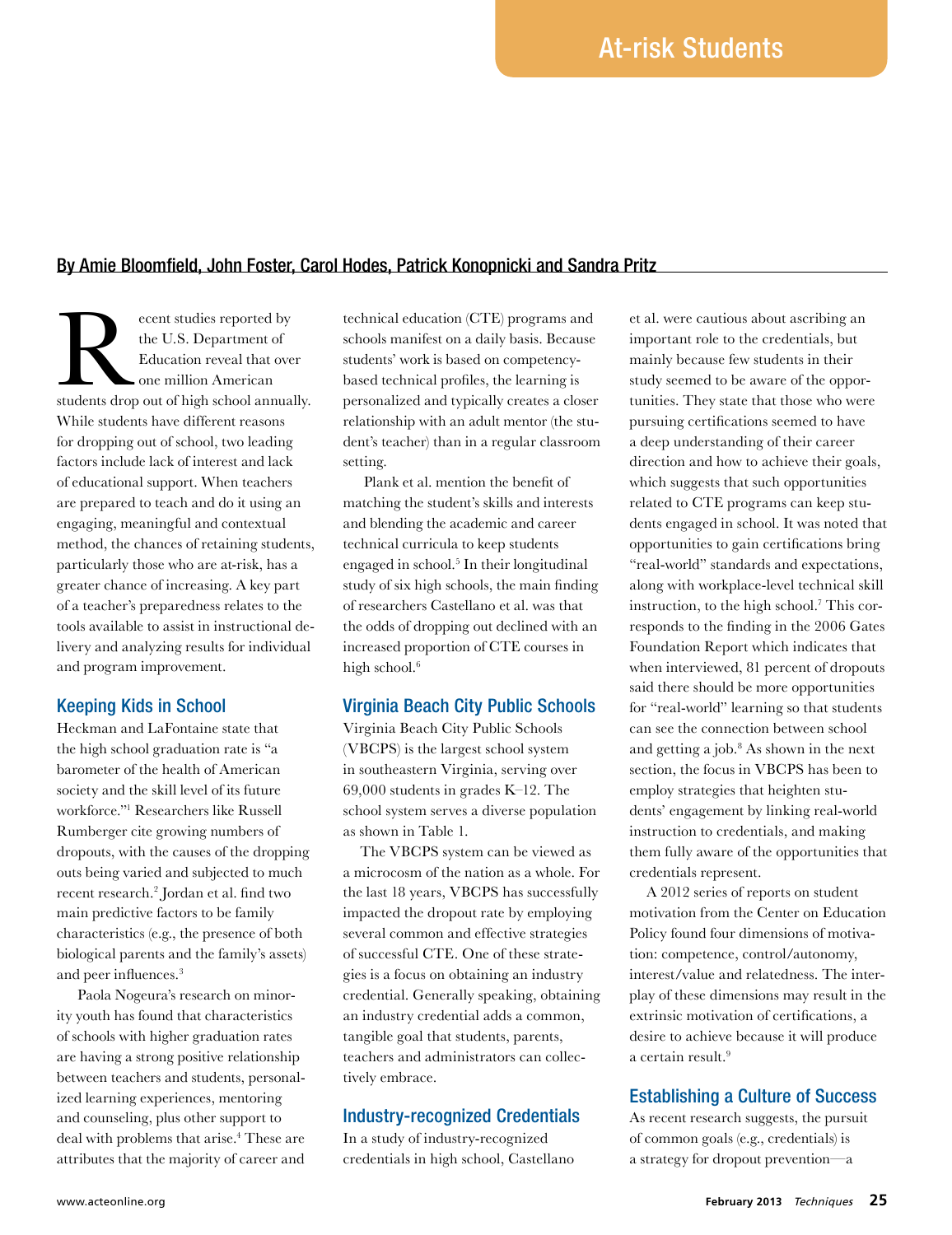## At-risk Students

#### **Table 1:** VBCPS Student Population Statistics<sup>10</sup>



#### **Student nrollment: 69,282 (K–12)**

strategy that VBCPS uses effectively. From a big picture standpoint, VBCPS uses an annual 21st-Century Industry Credentials Report prepared by the Office of Technical and Career Education that places great importance on students having the opportunity to take one or more industry credentials related to their program of study. Results from the annual report are shared with each of the 13 school principals in individual meetings, and copies of the report are provided to CTE program leaders. Principals meet with CTE program leaders to review the results and chart a course for continuous improvement. These CTE meetings result in established goals which are often incorporated into the school's plan for continuous improvement. The yearly CTE credentialing data is also shared with CTE teachers during mandatory summer professional development. In 2012, for example, the focus was on workplace reading and writing scores as they correlated to an individual school's literacy plans.

Recognizing the value of student credentialing is an initiative now shared by all secondary administrators, guidance personnel, CTE teachers and students, since as of 2013, all standard diploma students will be required to earn an industry credential. The list of approved credentials is included on a comprehensive list published by the Commonwealth of Virginia. The list includes credentials like Virginia's state licensures, industry association credentials like the American Culinary Federation or the National Home Builder's Association, and a large variety of NOCTI credentials which are vetted by industry experts from across the country.

Each high school is required to include all Virginia-approved credentials passed by students on the school's report card. This gives transparency to the number of CTE student credentials earned so that teachers, parents and the community become more aware of the CTE program rigor. For added visibility, the city's Department of Economic Development sends congratulatory letters to all students who obtain the Virginia Workplace Readiness credential. Last year, 2,173 students

earned that credential and received a letter from the city. In addition, VBCPS has achieved a CTE credentialing culture of achievement. Since 2001, 31,284 credentials have been earned by CTE students in VBCPS. Last year, the school district celebrated a milestone credentialing event highlighted by video remarks from Senator Mark Warner (D-VA).

## Putting the Data to Work

VBCPS uses many NOCTI technical skills assessments, which are effective tools for promoting instructional improvement and individualizing learning. The NOCTI score reports provide more than simple scores for student grades. These assessments are aligned to national standards—industry standards, state standards, academic and/or standards from a professional credentialing organization. The NOCTI tests produce reports that are granular, meaning that they include subpart scores for major categories within the occupation (e.g., construction categories might include safety, blueprint reading, hand tools, power tools, wall